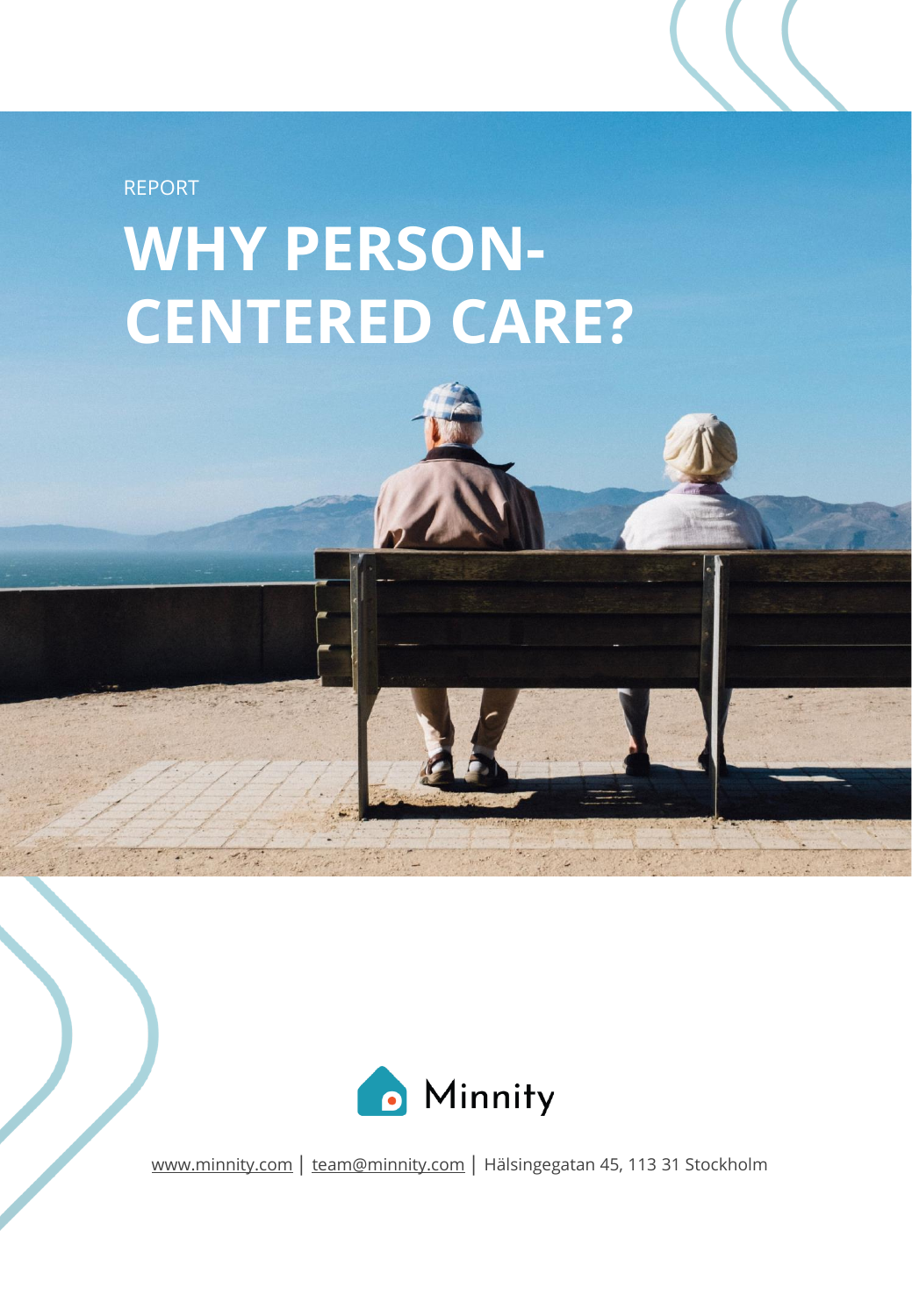**PERSON-CENTERED CARE IS ESSENTIAL IN CARING FOR INDIVIDUALS WITH DEMENTIA AND ALLOWS TO IMPROVE THEIR QUALITY OF LIFE**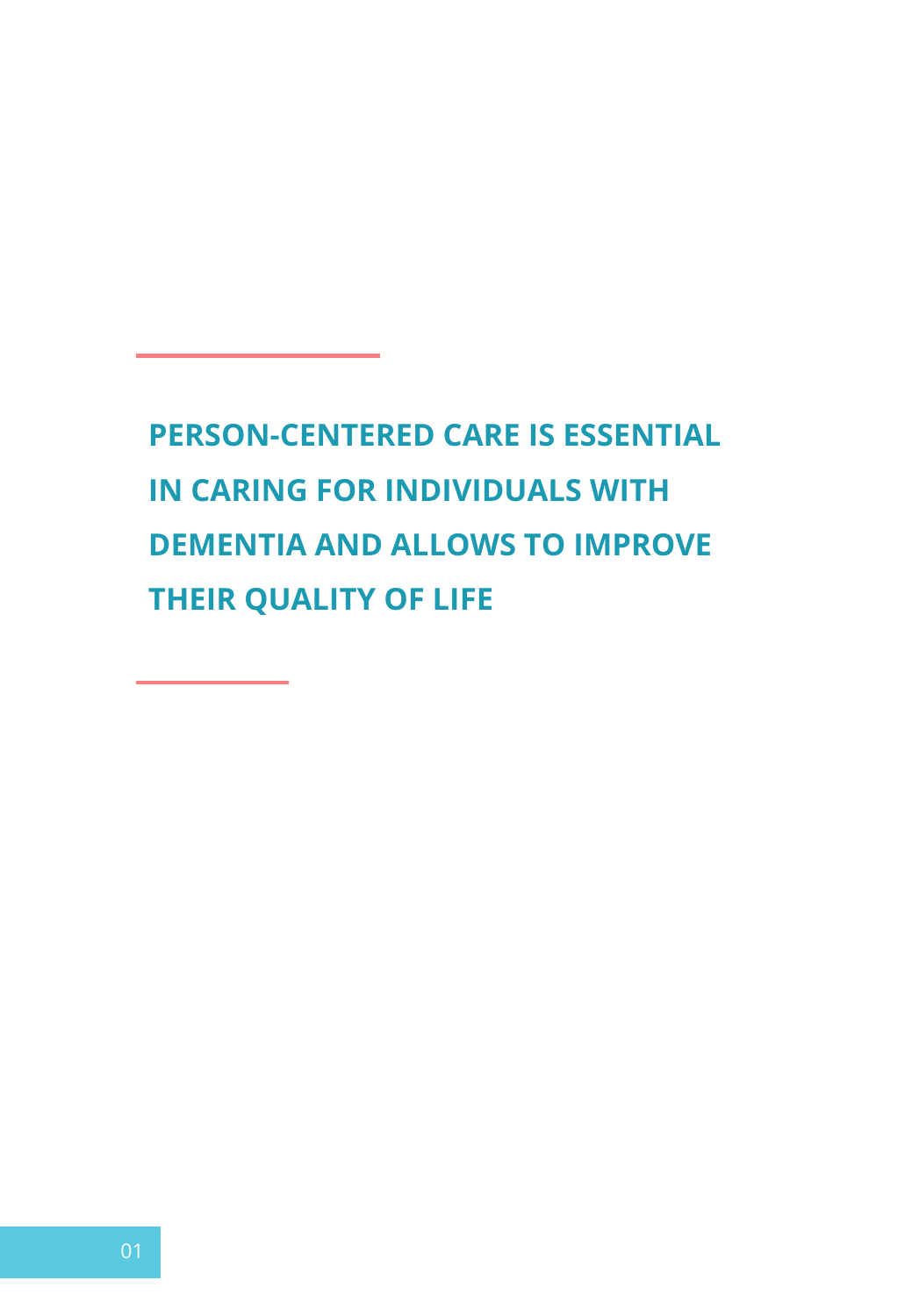In 2016, globally the average life expectancy at birth was 72.0 years. <sup>1</sup> On an average people in Scandinavia live up to 81 years.<sup>2</sup> Such a transition in lifespan has led to an exponential rise in elderly (65+ years) especially in these countries.



Pic.1 Rise in elderly

Between the year 1980 and 2017 the elderly population has doubled from 382 million to 962 million. <sup>3</sup> A similar trend is expected to continue, leading to projected rise in the senior population to nearly 2.1 billion by 2050. 4

The ageing population has an increasing burden of physical and mental co-morbidities. Common conditions in older age include hearing loss, cataracts and refractive errors, back and neck pain, osteoarthritis, chronic obstructive pulmonary disease, diabetes, depression, and dementia. It is projected that by the year 2050 the number of Europeans living with dementia will increase to 18.7 million (10.5 million in 2015). <sup>5</sup> Commensurate

with this rise will be the rise in need for care.

Dementia/ Cognitive impairment affects the person's ability to perform everyday tasks, memory, language and leads to high health care costs, premature hospitalizations and change in behavior (aggression, depression, anxiety) and sleep disturbances.<sup>6,7</sup> Care for such patients is generally provided in home settings, daycare or nursing home settings.

Most of these people want to age in place and wish to retain their autonomy, be active and independent and live with their families as long as possible. Nearly 85% of the elderly prefer to live at their own homes as long as possible. 8

Currently, the 'Ageing-in-place' policy is being widely advocated by governments of various highincome countries. 8



Pic.2 Elderly by year 2050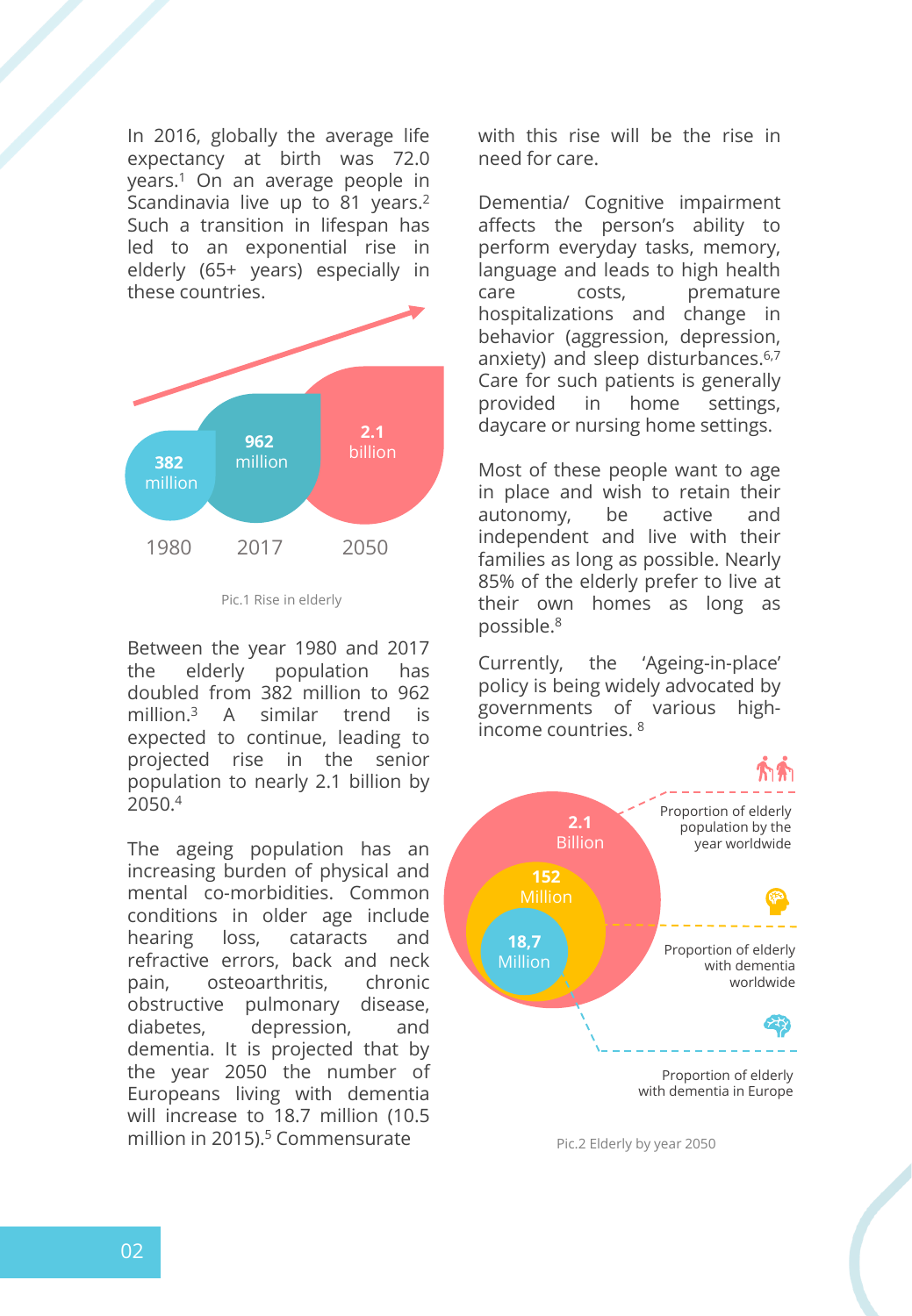#### **WHAT ARE HOME CARE SERVICES?**

Home care is a care provided by professional carers within clients' own homes. Currently, nearly two thirds of people diagnosed with dementia live in their own homes and more than a third receive personal care from professional homecare workers which would equate of about 280,000 people. 9 (UK)

The percentage of elderly with dementia living in their own homes differ by country; 60% - France, 55% Sweden, 70% Netherlands, 60% Norway. <sup>10</sup> In UK, it is estimated that there will be more than 1 million people with dementia living at home by 2020. 9 Similarly, in Sweden of the 158000 people with dementia, more than 90,000 lived at home (2012). 11



Pic.3 Seniors with dementia living at home

### **PERSON-CENTERED CARE IS ESSENTIAL IN CARING FOR INDIVIDUALS WITH DEMENTIA AND ALLOWS TO IMPROVE THEIR QUALITY OF LIFE**

Good dementia care is the one that is based on an individual's needs, preferences, and priorities. One such approach is using person centered care.

Person centered care is different from the traditional medical model of care. <sup>12</sup> It focuses on individual autonomy (involving patients in their care), individual needs and interpersonal relationships.

Tom Kitwood first used the term (PCC) in relation to caregiving in dementia. He emphasized that dementia does not universally progress in a linear fashion and it differs from individual to individual. <sup>13</sup> Hence the need for individualized care.

Individuals in need of care require a high-quality interpersonal approach that affirms personhood; one that implies recognition, respect, and trust.<sup>13</sup>

Individuals with dementia need more comfort or warmth to "remain in one piece" when they may feel as though they are falling apart. They need to feel attachment when they so often feel as though they are in a strange place.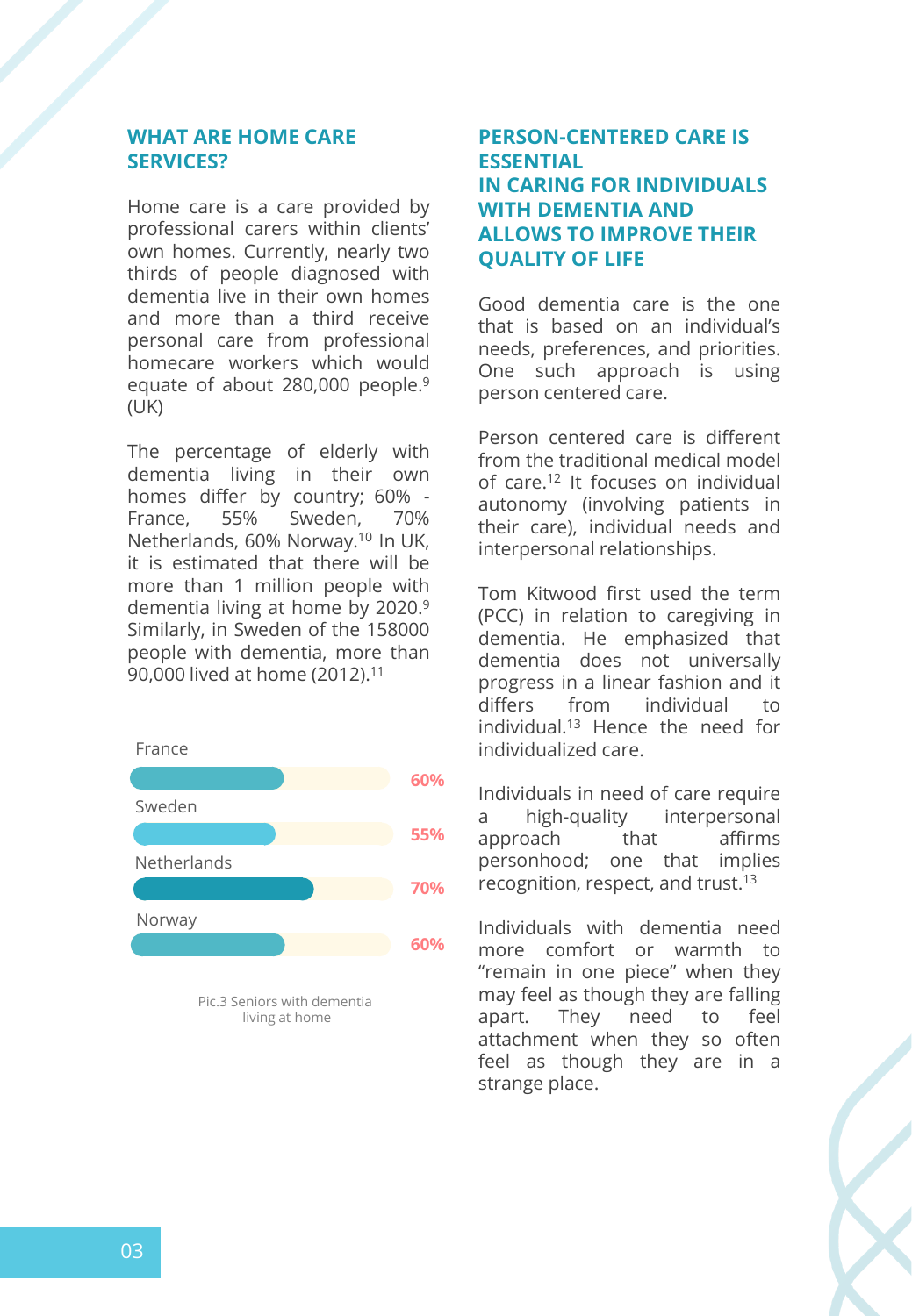Individuals need to be included and involved both in care and in life, and more than simply being occupied; they need to be involved in past and current interests and sources of fulfillment and satisfaction. 14

Finally, people with dementia need to have an identity and their caregivers must help maintain this identity. Person centered care incorporates all these aspects in patient care.



Pic.4 Components of the person-centered care

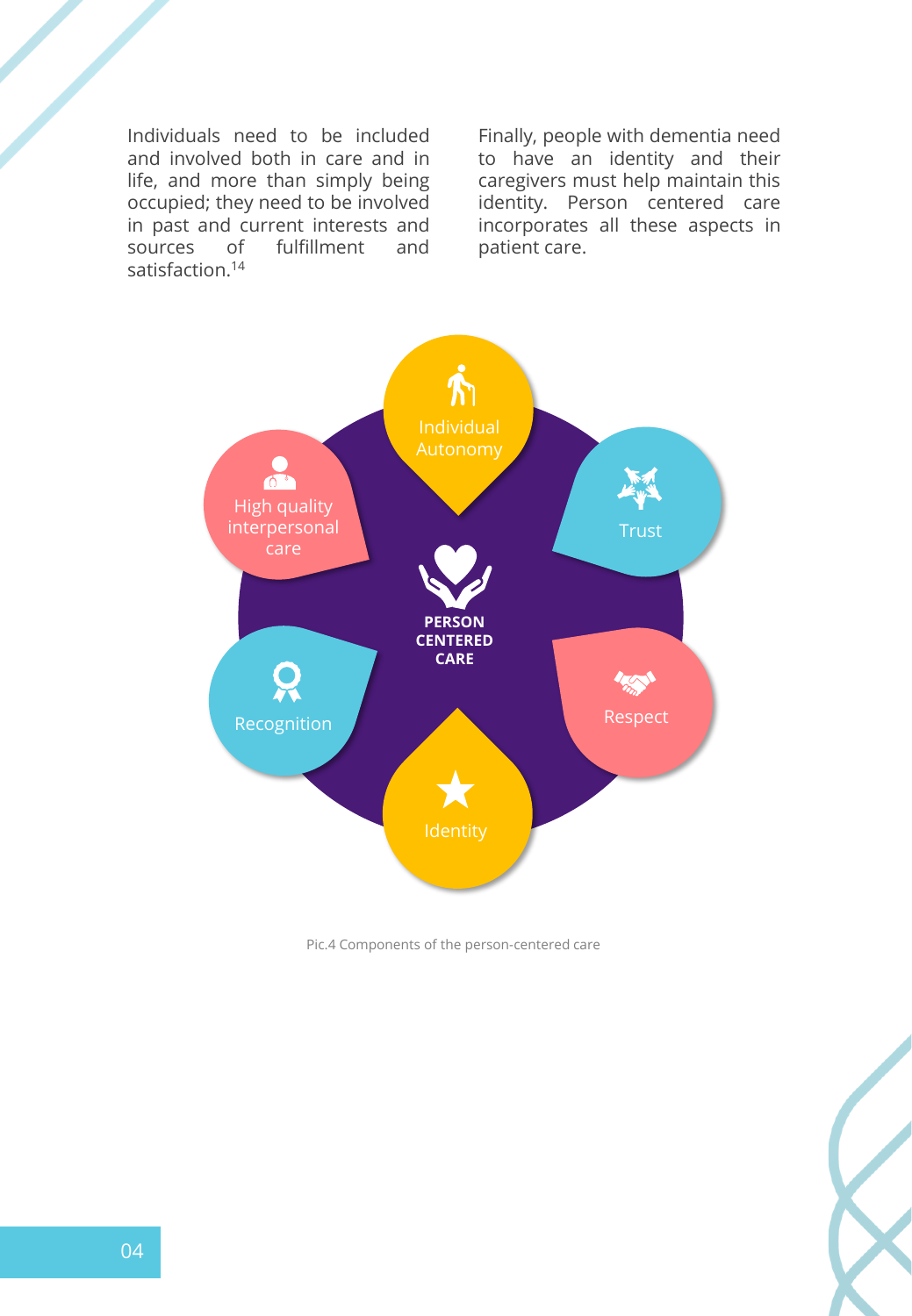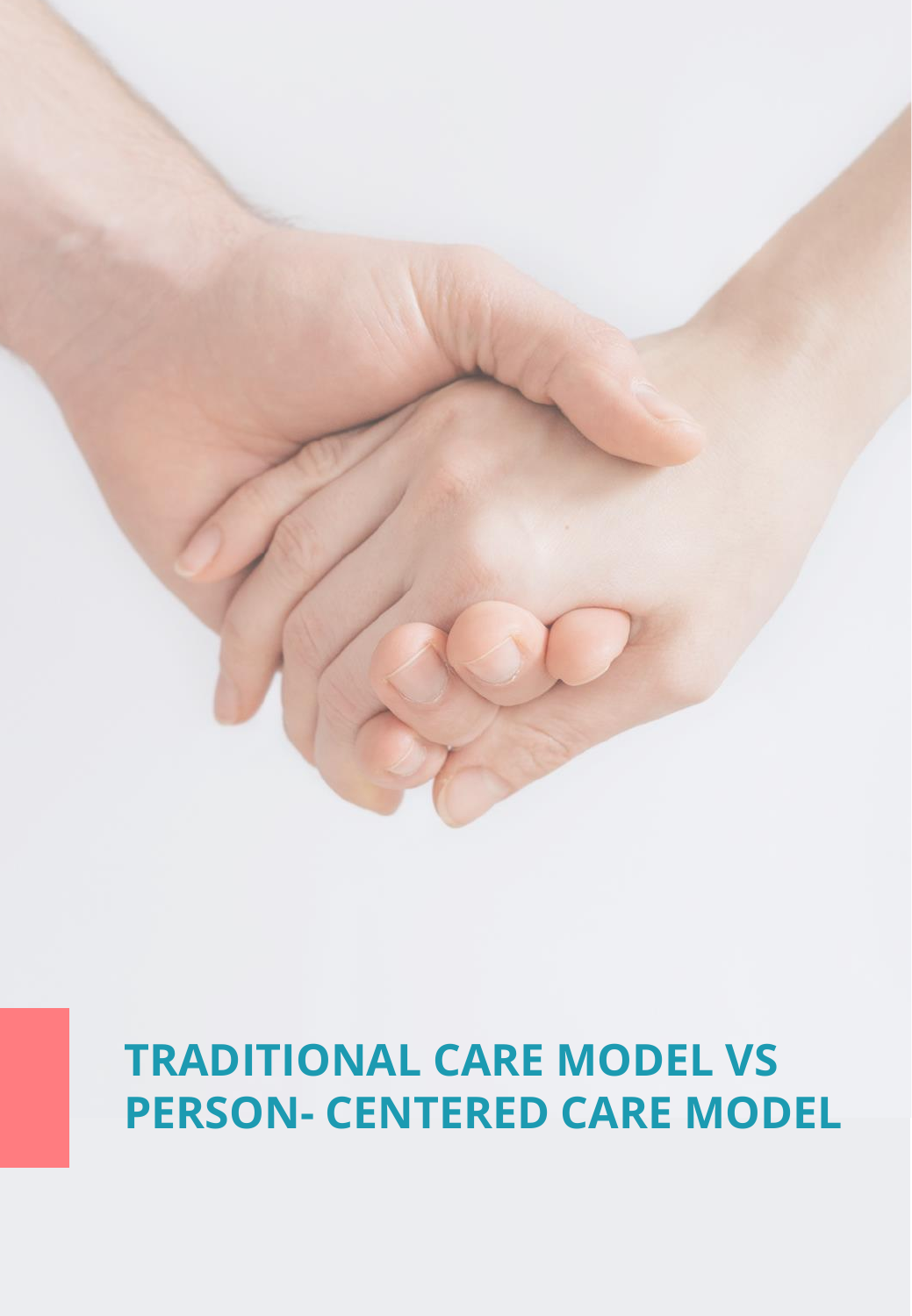Most of the high-income countries thankfully have such organizations that strive to provide home based care services to those in need.

Traditionally these services have been 'task based', with a focus on activities such as dressing, serving food among others. In recent years there has been a gradual shift in providing person centered care in health care. 17

Person centered care is being recommended as the preferred approach to care in many European countries, USA, Canada and Australia. <sup>18</sup> There is robust

evidence that points towards the benefits of incorporating PCC in patient care.

#### **BENEFITS OF PERSON-CENTERED CARE**

PCC is being adopted in nursing home settings and day care settings and has reported benefits to all the stakeholders involved in care.

Evidence suggests that providing person centered care benefits the people living with dementia and caregivers alike.

1. Reduces the agitation, improves the involvement in care and forges better relationships between the caregivers and the care recipients. 19

- 2. Preserves the autonomy and personhood of the care recipients. Focuses on positive interactions between care team and care recipients. 20
- 3. Beneficiaries perceive as being treated as unique individuals and receive care with empathy and understanding
- 4. It substantially reduces the stress among the caregivers at the institution. Caregivers want to do a better job at caring for elderly, PCC training and skills development provides them with tools to provide quality care. Caregivers can manage the aggression of the care recipients with calmness. 21
- 5. Improves the understanding of recipients care needs and makes the caregivers aware of their significance in the provision of care.
- 6. Improves the awareness of the caregivers and makes them more attentive to signs of cognitive impairment.
- 7. Improves continuity in care as PCC improves job satisfaction and can subsequently reduce high turnover in paid caregivers. Hence the caregivers can continue caring and building relationships with their recipients. 22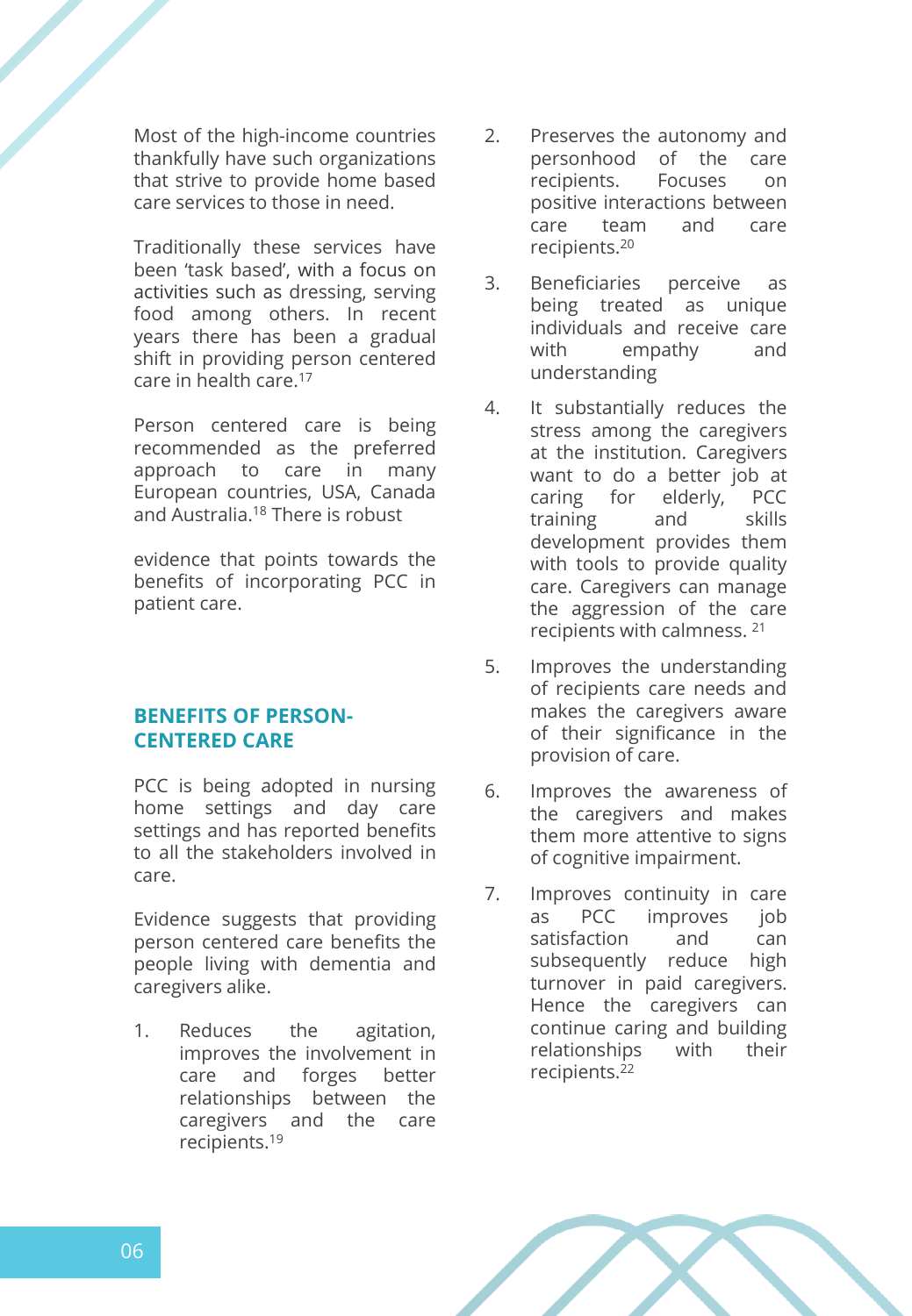

Tab.1 Care models differences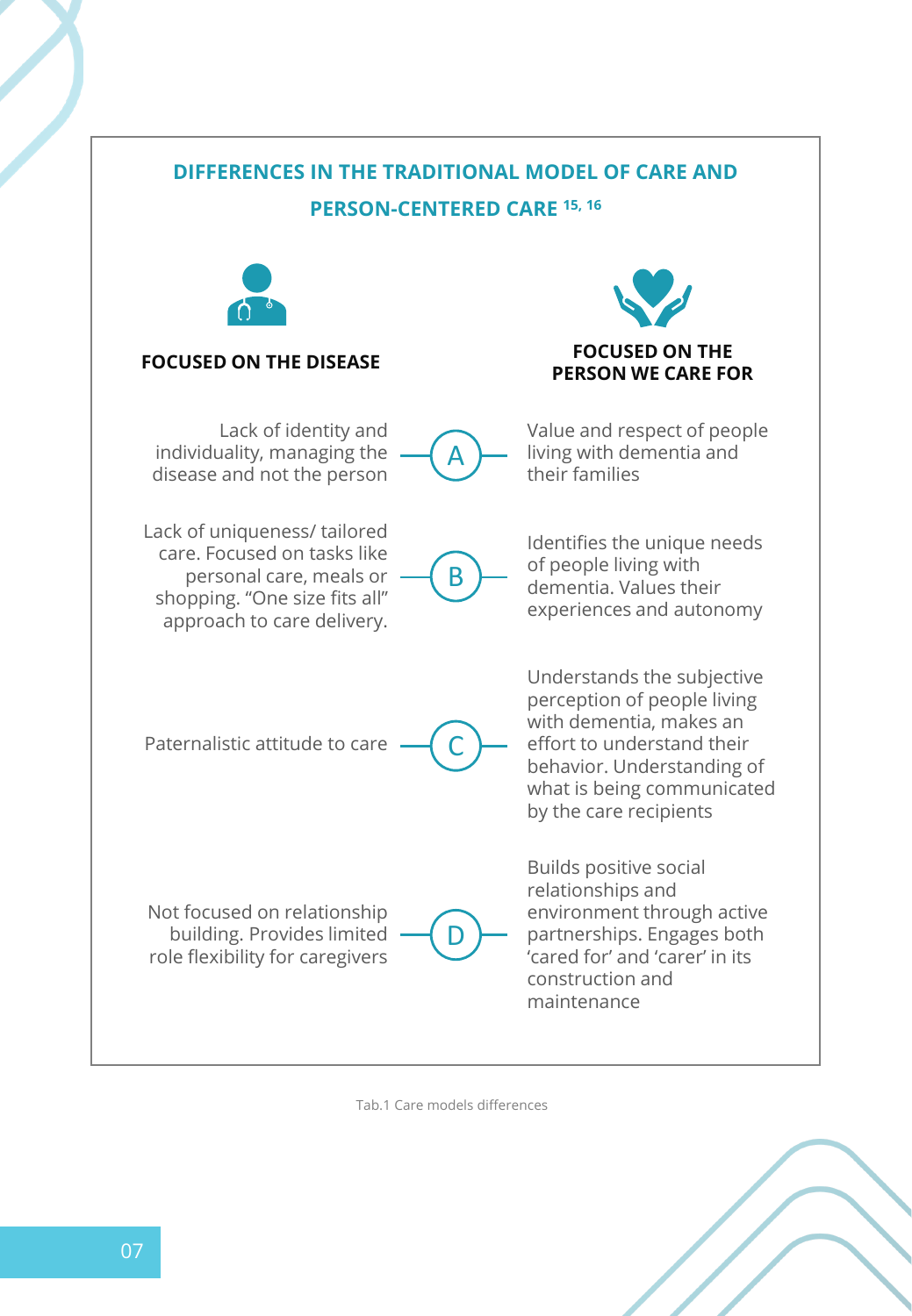As an organization you are looking to add value to the services provided by the caregivers to the recipients and their families. Person centered care just helps you achieve exactly that. It helps caregivers to build stress-free relationship with their clients. It improves their sense of accomplishment and job satisfaction.

In addition, it improves the quality of care of the elderly. It helps reduce agitation, increase engagement, and enhance feelings of more meaningfulness, wellbeing and contentment. Person centered approach helps in understanding unique needs and experiences of the care recipients.

Understanding a person's experience and background often helps when care recipients show aggression. This helps caregivers face such challenging behaviors calmly.

#### **CAREGIVERS' PERCEPTIONS WHEN DELIVERING TRADITIONAL AND PERSON-CENTERED CARE**

Caregivers' perceptions when delivering traditional care:

#### **INADEQUATE TRAINING**:

- Most caregivers feel that their current training focuses either on knowledge or skills only.
- Providing Home care services means they work alone and

have to depend on their competence and skill set. 24,25

#### **STRESS AT WORKPLACE:** 22

- One third caregivers feel they have low resilience and high stress in work settings.
- It is known that the caregivers providing home care services are more stressed than the caregivers in nursing home settings.

#### **HIGHER RATES OF BURNOUT:**

Turnover of home carers is high, due to irregular hours and workload pressures, likely affect care quality and life quality of clients, and high turnover erodes learning from experience and training.<sup>8</sup>

Advantages of person-centered care - Caregivers perspective:

PCC provides a greater flexibility to work to a needs-based rather than task-based model

- ✓ Caregivers feel more appreciated by the end users and get an opportunity to get to know them better
- $\checkmark$  Increase continuity in client carer relationships with team effort.
- $\checkmark$  Generally caregivers want to do more than they actually do currently for the care recipients to reduce their suffering and increase the quality of life.
- $\checkmark$  PCC approach will provide them flexibility to accomplish this.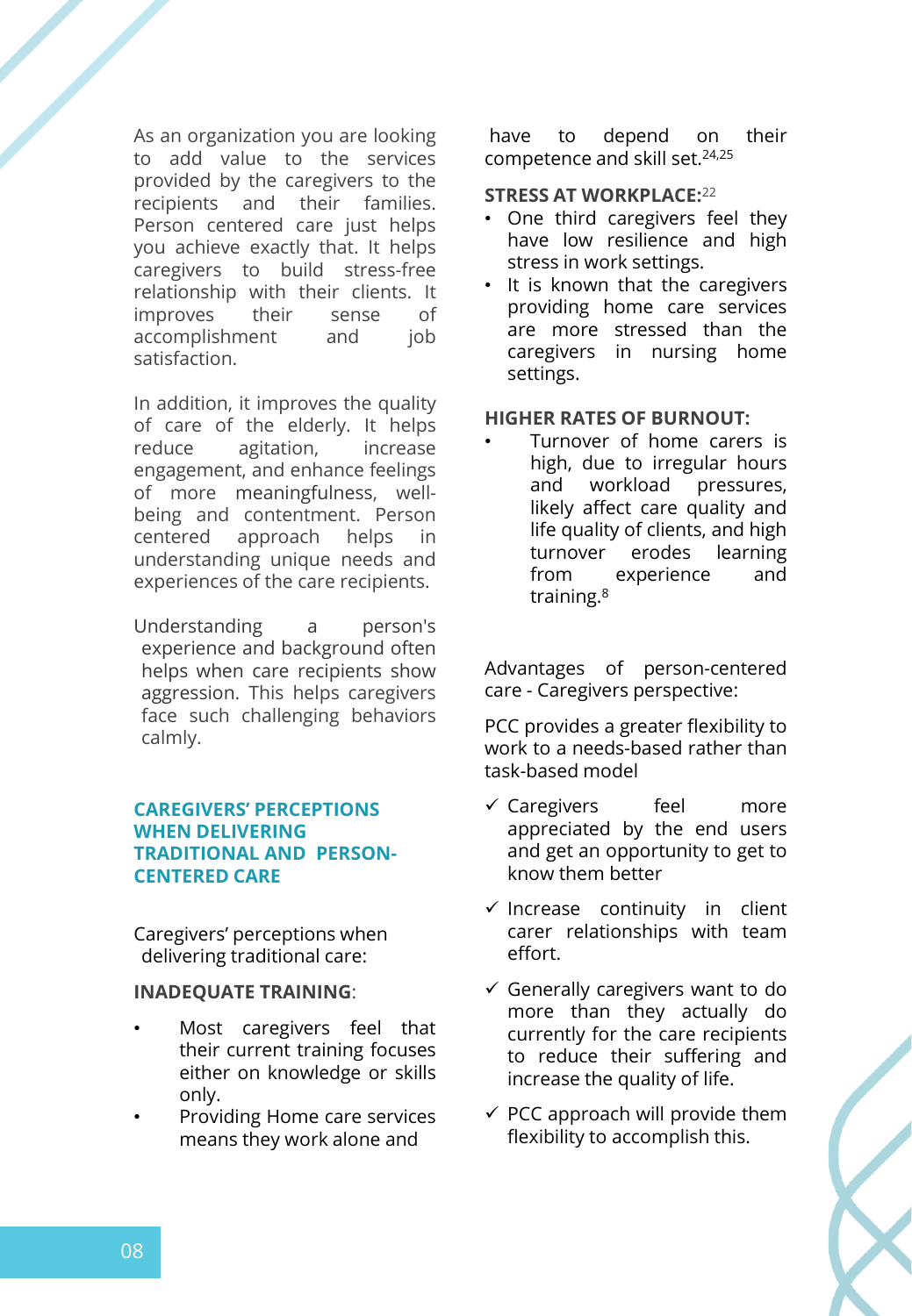In general, care managers are responsible for day to day functioning, they manage staff and ensure quality of care. Using PCC to deliver dementia care results in improved quality of care, patient and family satisfaction, less stress and more job satisfaction, increased retention of trained caregivers, less burnout and flexibility of caregiver role.

IT interventions are becoming increasingly common in dementia care. Technology is being used to help manage the symptoms, enhance social contact and for monitoring health and medications. These interventions can play a critical role in supporting the dementia care. Human touch and presence cannot be replaced with technology. Currently the best approach is to use technology to facilitate caregiving by humans. 26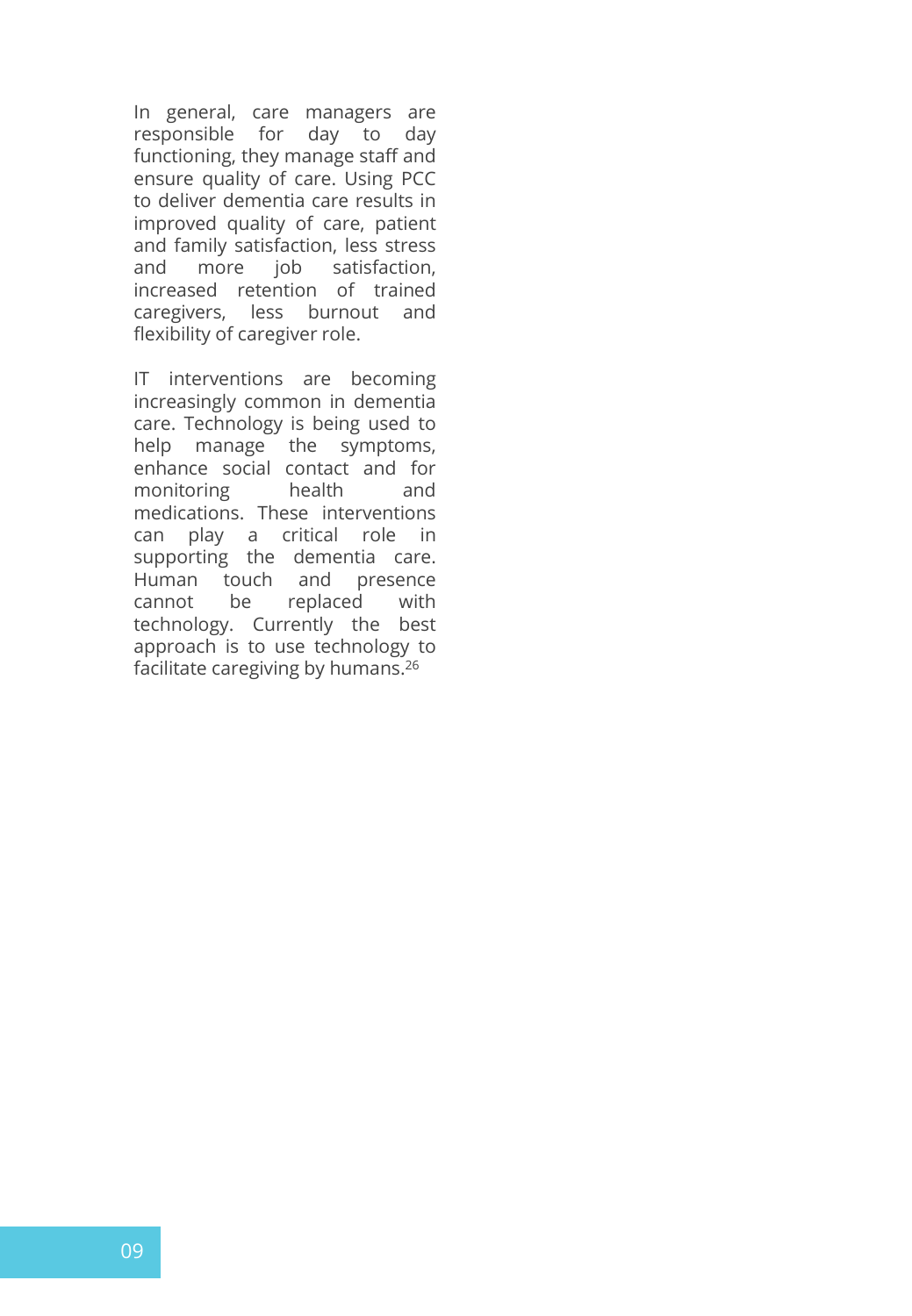# HOW MINNITY **EXAMPLE CAN HELP YOU**

a app.minnity.com

I come fr IVEV

 $\sqrt{2}$ 

 $\times$ 

 $+$ 

**PA Mylle - George Smith** 

George Smith

Learnabout in 60 s 41

Communication

Food

about in a sages

M life

Routines

 $\frac{1}{6}$ 

Care team

100%

a app.minnity.com

 $\circ$ 

...

 $\circ$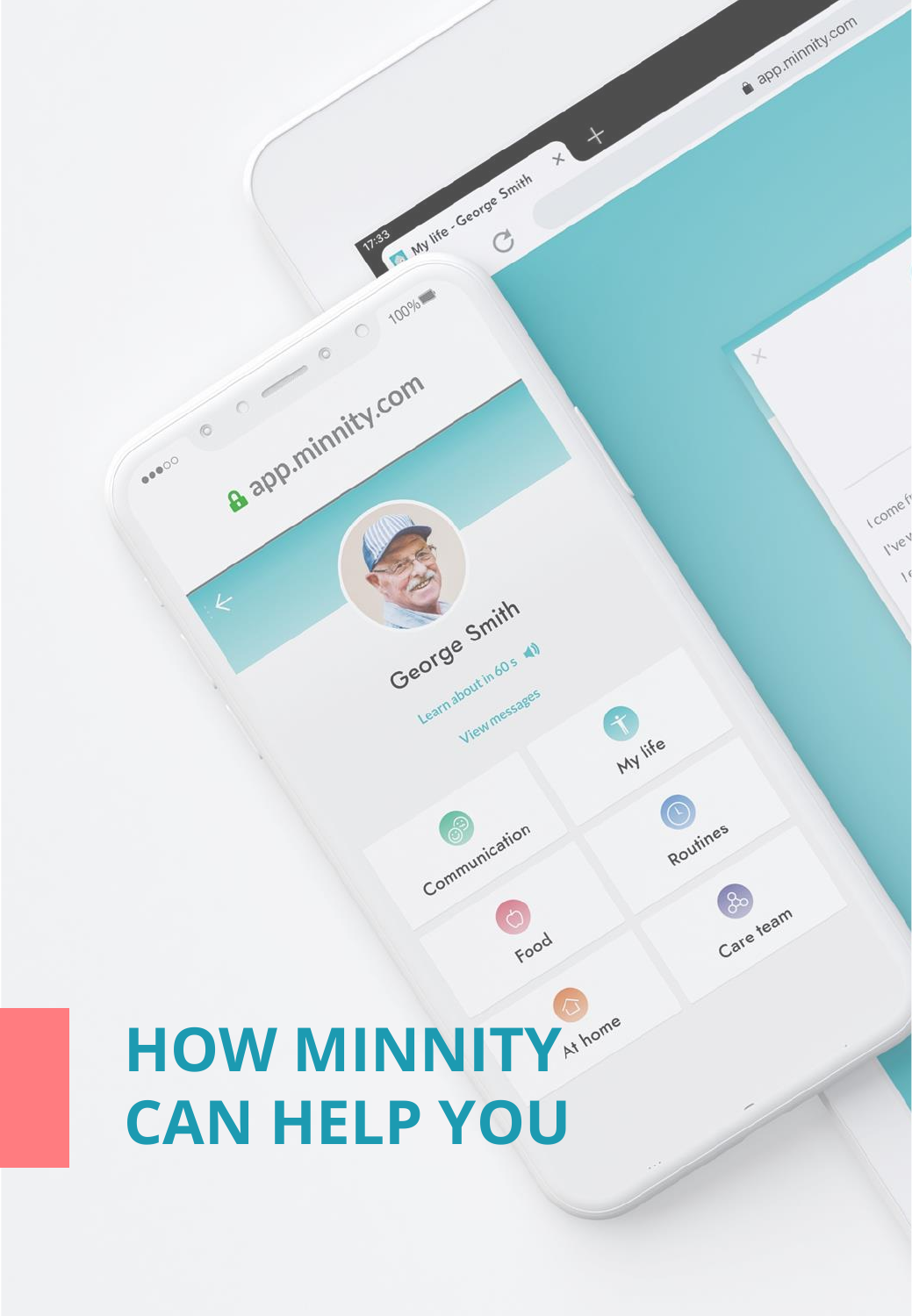#### **MINNITY HELPS YOU IN CARING THROUGH TOOLS AND TRAINING TO MAKE PERSONALIZED CARE HANDY**

It combines the human touch with technology to deliver evidencebased person centered care to care recipients. Minnity app features individualized profiles that enlist the food preferences and routines and media (photos and videos). In addition it has features of communication with family and other caregivers.



#### **TRAINING SOLUTION**

Minnity provides 'micro-learning'. These short bursts of knowledge helps train the caregivers in PCC. This feature will allow an effortless learning with a gradual learning curve rather than intensive workshops. Literature suggests that 86% of home care workers believe that dementia training will help them provide better care. A survey among caregivers in UK revealed that nearly 82% of caregivers face challenging behaviors while providing care and training can help them deal with such situations differently. The care providers who participate in the education program obtain a deeper knowledge and understanding of different types of dementias including specific focus on various caring approaches.



#### **INDIVIDUALIZED PROFILES**

Individualized profiles provide a practical information regarding the likes and dislikes of the clients. It helps them navigate through the 'bad days' of clients to provide care beyond the current task-based care. It has been observed that difficulty in communication and associated helplessness and agitation on part of the care recipients is very challenging and contribute to relationship stress. Having information regarding simple things like food preferences or life history can be a subject of conversation, engagement and relationship building between the care givers and care recipients. <sup>27</sup> This is central to the person-centered care approach to dementia care.



#### **COMMUNICATION FEATURE**

In addition the communication feature with family members and care team is critical component for delivering care. Having communication options handy are important tools to communicate day to day changes in the preferences or behavior of the care recipients. It keeps the care team informed and helps them deal with the changes effectively and maintain the quality of care.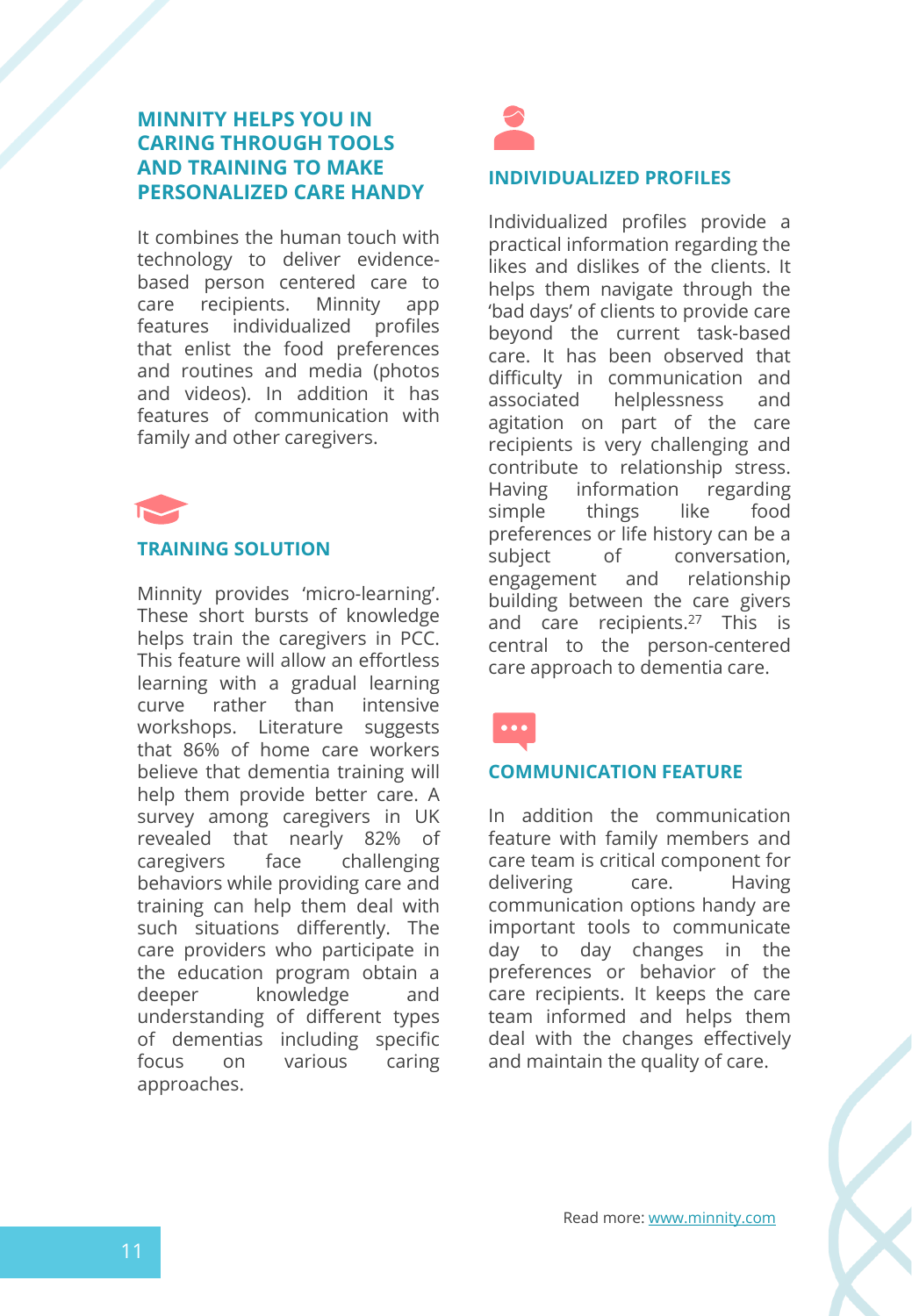#### **REFERENCES:**

- 1. [World Health Organization](https://www.who.int/gho/mortality_burden_disease/life_tables/situation_trends_text/en/)
- 2. [World Health Organization](https://www.who.int/countries/swe/en/)
- 3. United Nations, Department of Economic and Social Affairs, Population Division (2017). World Population Ageing 2017 - Highlights (ST/ESA/SER.A/397)
- 4. World Health Organization. Multisectoral action for a life course approach to healthy ageing: draft global strategy and plan of action on ageing and health. 69th World Health Assembly, Geneva, 2016 (A69/17)
- 5. Relationship-Based Home Care: A Sustainable Solution For Europe's Elder Care Crisis
- 6. Alzheimer's Association. Alzheimer's disease facts and figures, Alzheimer's & Dementia, 2019; 15 (3): 321-387.
- 7. Samus QM, Black BS, Reuland M, Leoutsakos JS, Pizzi L, Frick KD et al. MIND at Home-Streamlined: Study protocol for a randomized trial of home-based care coordination for persons with dementia and their caregivers. Contemp Clin Trials. 2018; 71: 103–112.
- 8. Dominic Carter. Fix Dementia Care: Homecare. Alzheimer's society UK. Accessed on 4/10/19
- 9. [Homecare & Dementia: Driving Quality & Innovation](https://www.ukhca.co.uk/mediastatement_information.aspx?releaseID=232859) 21/10/2015.
- 10. Alzheimer Europe. 2013: National policies covering the care and support of people with dementia and their carers.
- 11. Socialstyrelsen. Demenssjukdomarnas samhällskostnader i Sverige 2012 [Dementia diseases societal costs in Sweden in 2012]. Stockholm: Socialstyrelsen 2014.
- 12. Fazio S, Pace D, Maslow K, Zimmerman S, Kallmyer B. Alzheimer's Association Dementia Care Practice Recommendations. The Gerontologist 2018; 58: S1-S9.
- 13. Fazio S, Pace D, Flinner J, Kallmyer B. The Fundamentals of Person-Centered Care for Individuals with Dementia. Gerontologist 2018; 58: S10–S19.
- 14. Kitwood T. (1997). Dementia reconsidered: The person comes first. Berkshire, UK: Open University Press.
- 15. Brooker, D. What is person centred-care for people with dementia? Reviews in Clinical Gerontology 2004; 13: 215–222.